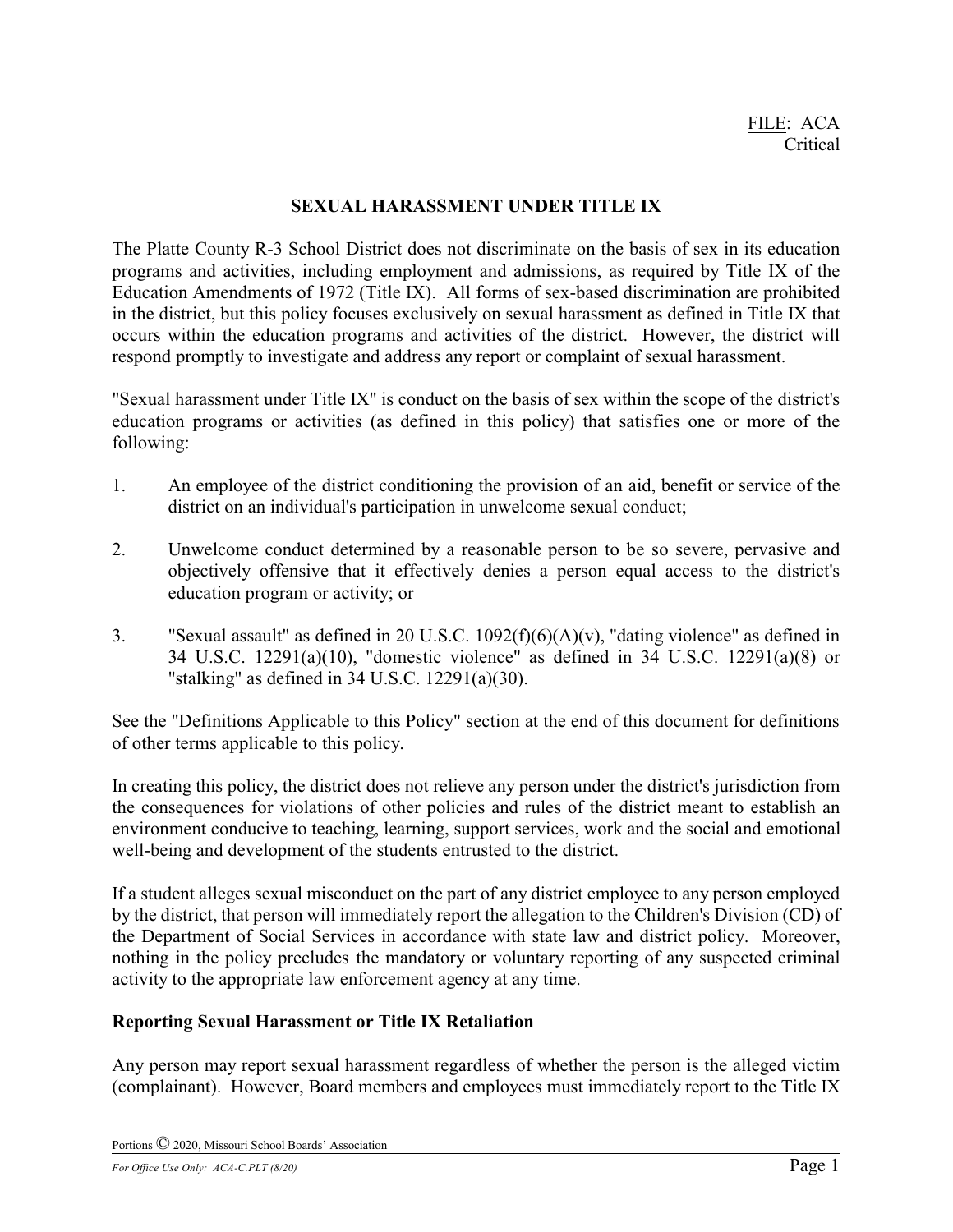coordinator any incident or behavior that could constitute sexual harassment or retaliation in accordance with this policy. Reports may be made at any time, including during nonbusiness hours, by using the telephone number, email address or office address listed below.

The Board authorizes the following individual(s) to serve as the Title IX coordinator(s) for the Platte County R-3 School District and coordinate and implement the district's efforts to comply with the requirements of Title IX.

Dr. Chad Sayre 998 Platte Falls Road, Platte City, MO 64079 Phone: 816.858.7001/Fax: 816.858.5593 Email: [sayrec@platteco.k12.mo.us](mailto:sayrec@platteco.k12.mo.us)

In the event the Title IX coordinator is unavailable or is the respondent to a complaint, reports should instead be directed to the compliance officer or alternate compliance officer listed in policy AC.

## **Notice of the Policy against Discrimination on the Basis of Sex**

The district will provide notice of the district's prohibition on discrimination on the basis of sex under district policyand Title IX to students, parents/guardians, employees, applicants for admission and employment, and all unions or professional associations holding collective bargaining or professional agreements with the district. The notice will:

- 1. Include the name or title, office address, email address and phone number of the Title IX coordinator;
- 2. Include information on the district's grievance procedures and grievance process;
- 3. State that the requirement not to discriminate extends to admission and employment; and
- 4. Direct inquiries to the Title IX coordinator or the assistant secretary for civil rights at the U.S. Department of Education.

The district's policy prohibiting discrimination on the basis of sex and the contact information of the Title IX coordinator(s) will be prominently displayed on the district's website and in each handbook or course catalog.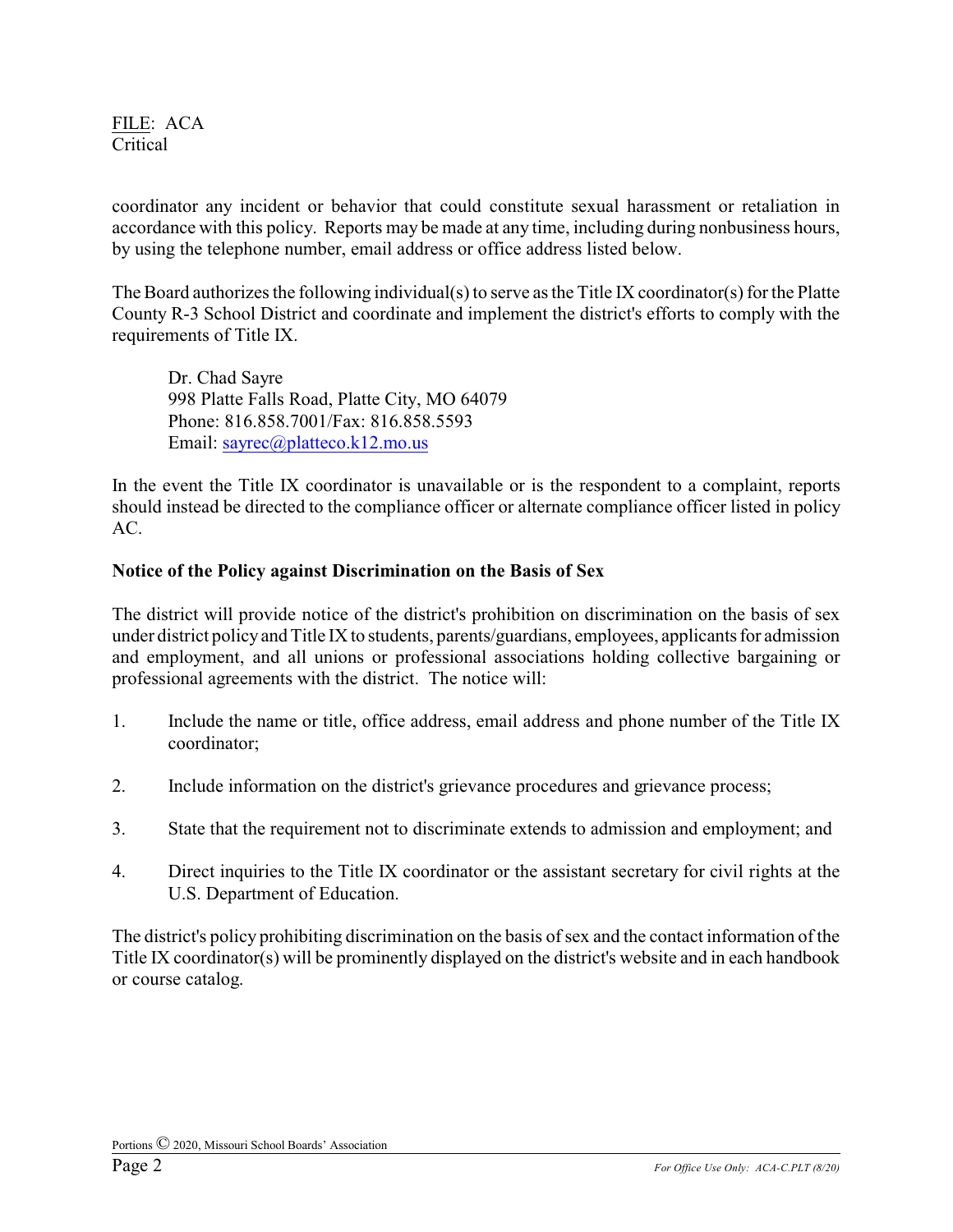## **Retaliation Prohibited**

No person employed by or associated with the district will intimidate, threaten, coerce or discriminate against any individual for the purpose of interfering with any right or privilege secured byTitle IX or because the individual has made a report or complaint, testified, assisted, participated or refused to participate in any manner in an investigation, proceeding or hearing under Title IX. While the law allows individuals to refuse to participate in a Title IX investigation, proceeding or hearing, district policy and the law require that employees immediately report to the Title IX coordinator any knowledge of an allegation of sexual harassment under Title IX, and employees can be reprimanded or disciplined for failing to do so.

Intimidation, threats, coercion or discrimination, including charges against an individual for code of conduct violations that do not involve sex discrimination or sexual harassment under Title IX but arise out of the same facts or circumstances as a report or formal complaint of sexual harassment under Title IX, for the purpose of interfering with any right or privilege secured by Title IX, constitutes retaliation. Complaints alleging retaliation must be filed with the Title IX coordinator.

Charging an individual with a code of conduct violation for making a materially false statement in bad faith in the course of the grievance proceeding is not retaliation, with the understanding that a determination of responsibility for sexual harassment is not sufficient to conclude that a party made a materially false statement in bad faith.

# **Intake and Classification of Reports**

The Title IX coordinator will receive and review all reports of sexual harassment even if a formal complaint has not been filed. The context of behavior can make a difference between conduct falling within the technical definition of sexual harassment under Title IX and conduct of a sexual nature that is offensive or hostile in itself, but which does not constitute harassment within that definition. District policies prohibit both but, for purposes of its Title IX obligations, the district must specially address cases within the definition under this special, limited-scope policy.

If the Title IX coordinator determines that the report concerns conduct that does NOT involve sexual harassment under Title IX as that term is defined in this policy or did not occur in the district's education program or activity, the Title IX coordinator will use the grievance process in policy AC or forward the complaint to the individual responsible for implementing policy AC.

# *Procedures Prior to or without a Formal Complaint*

When the Title IX coordinator has actual knowledge of an allegation of sexual harassment under Title IX in an education program or activity of the district, the Title IX coordinator will promptly contact the complainant and: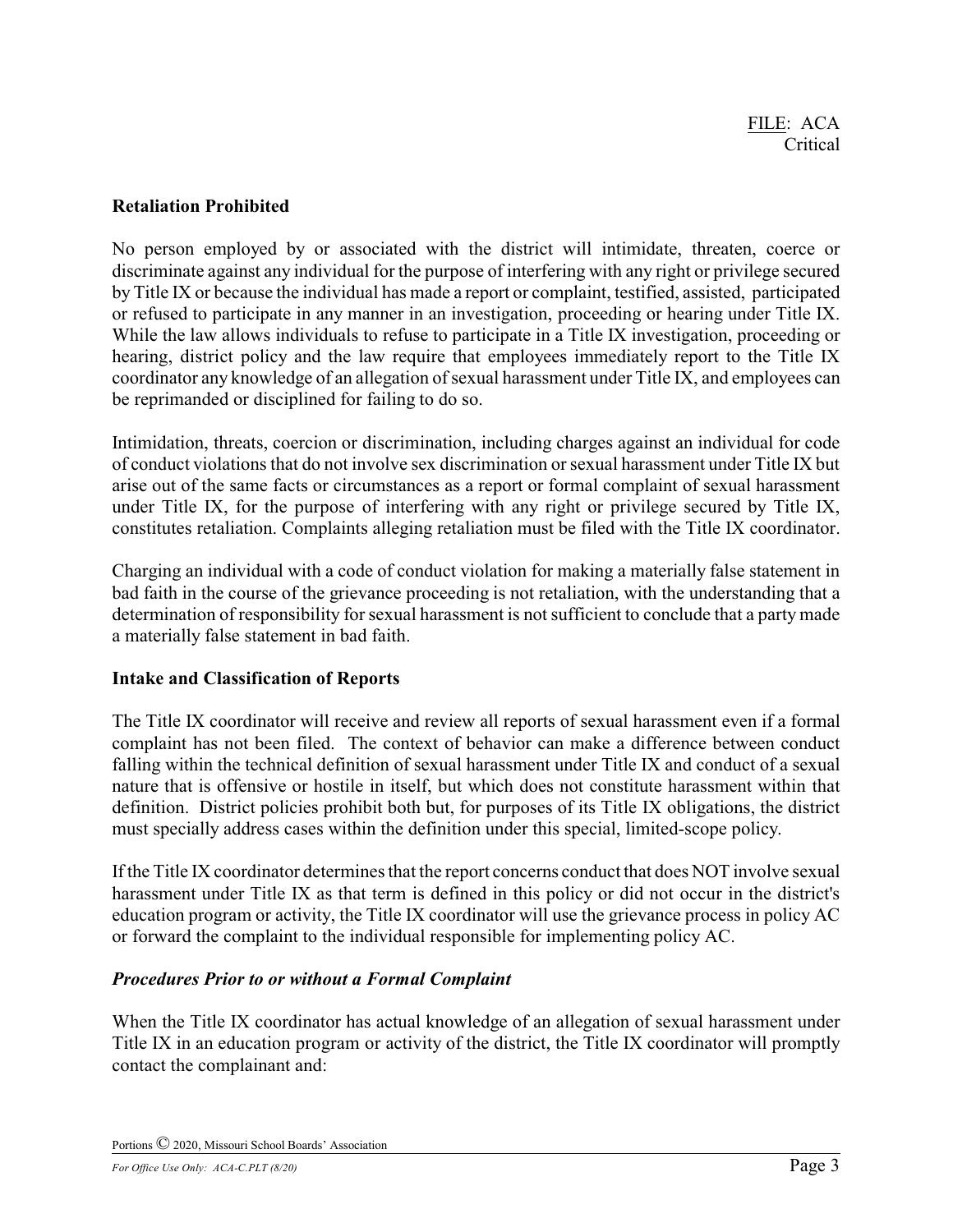- 1. Provide information about the supportive measures available to the complainant and inform the complainant that he or she may receive supportive measures without filing a formal complaint.
- 2. Consider the complainant's wishes with respect to supportive measures and implement appropriate supportive measures.
- 3. Explain to the complainant the process for filing a formal complaint.

## *Parties Enrolled in Special Education*

In the case of all reports of sexual harassment, if the complainant or respondent has an individualized education program (IEP) in place, the Title IX coordinator will consult with the appropriate special education administrator(s) for assistance in determining the appropriate supportive measures based on the special needs of the student.

If the district determines that a student's specific circumstances, including disabilities, prevent the district from gathering evidence sufficient to reach a determination as to the formal complaint or allegations therein, the district will pursue such measures as are available under district policy and law. Such measures will be designed to restore or preserve the student's equal access to the district's education programs or activities.

### **The Formal Complaint Process**

Nothing in this process will interfere with any legal right of a parent/guardian to act on behalf of a complainant, respondent or party including, but not limited to, filing a formal complaint. If a student who is not an eligible student pursuant to the Federal Education Rights and Privacy Act (FERPA) files a formal complaint, the parent/guardian will be notified.

The complainant may file a formal complaint or choose not to file a formal complaint and simply receive the supportive measures.

If the complainant does not file a formal complaint, the Title IX coordinator may sign a formal complaint initiating the grievance process. The Title IX coordinator will do so only if initiating the grievance process against the respondent is not clearly unreasonable in light of the known circumstances.

If no formal complaint is filed by the complainant or signed by the Title IX coordinator, no disciplinary action will be taken against the respondent on the grounds of sexual harassment under Title IX.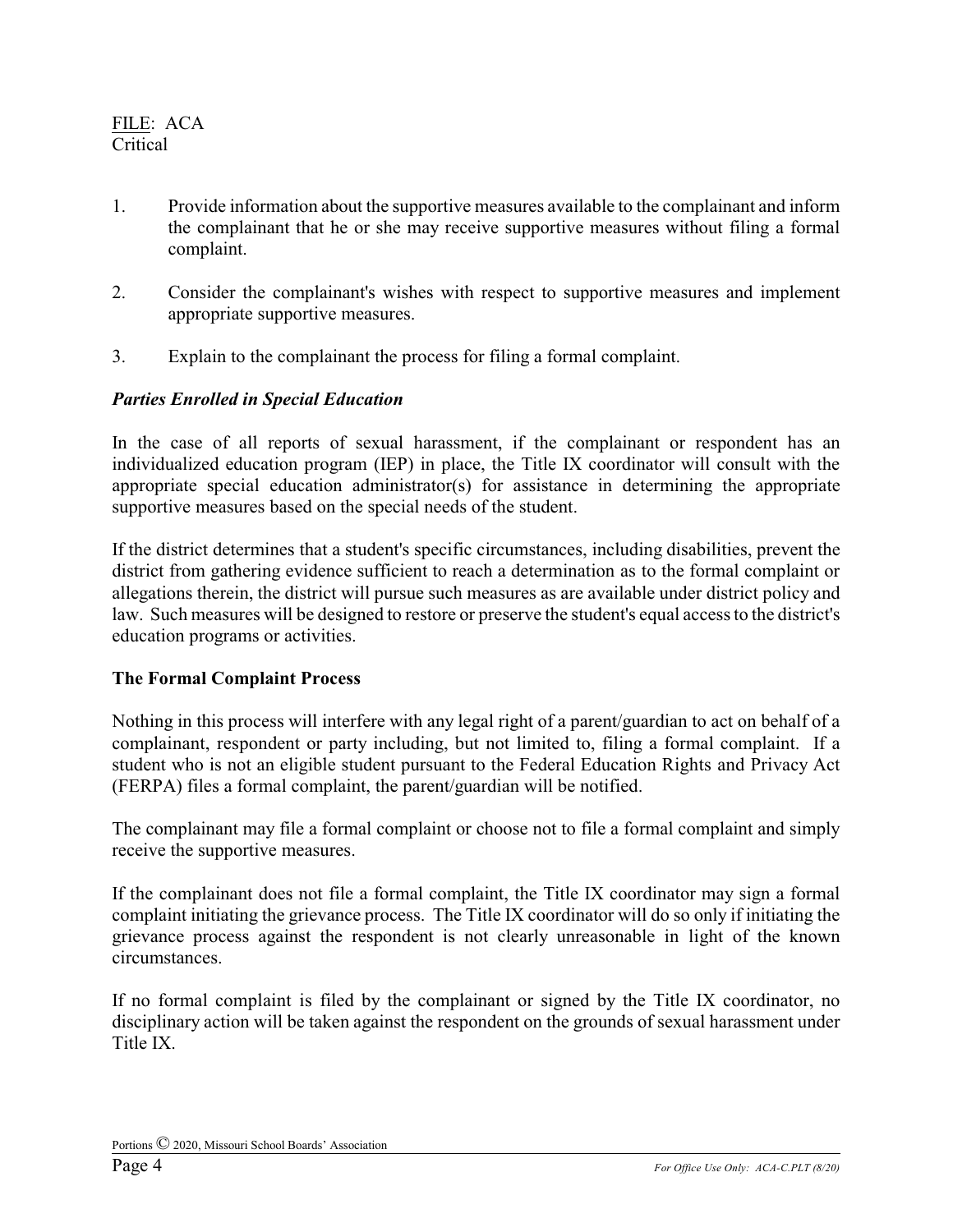## **Title IX Grievance Process upon Filing of a Formal Complaint**

The district's grievance process will provide a prompt and equitable resolution of complaints and will:

- 1. Treat complainants and respondents equitablybyproviding remedies to a complainant where a determination of responsibility for sexual harassment has been made against the respondent;
- 2. Complywith Title IX regulations before imposing any disciplinarysanctions or other actions that are not supportive measures against a respondent;
- 3. Require a decision-maker to objectively evaluate all relevant evidence, including both inculpatory and exculpatory evidence, and not make credibility determinations based on a person's status as a complainant, respondent or witness;
- 4. Require that all Title IX coordinators, investigators, those responsible for facilitating informal resolution processes and decision-makers not have a conflict of interest or bias for or against complainants or respondents generally or an individual complainant or respondent;
- 5. Presume that the respondent is not responsible for the conduct until a determination of responsibility is made at the conclusion of the grievance process;
- 6. Follow stated timelines unless the district temporarily delays the grievance process for good cause (including, but not limited to, the absence of a party, a party's advisor, or a witness; concurrent law enforcement activity; or the need for language assistance or accommodation of a disability) and notify the parties in writing of the reason for a delay, if any; and
- 7. Not require, allow, rely upon or otherwise use questions or evidence that constitutes, or seeks disclosure of, information protected under a legally recognized privilege unless the person holding such privilege has waived the privilege.

### *Notice to the Parties*

When the complainant files a formal complaint, written notice will be provided to all known parties and will include:

1. Notice of the grievance process, including any informal resolution process that is available and the timeline for such process.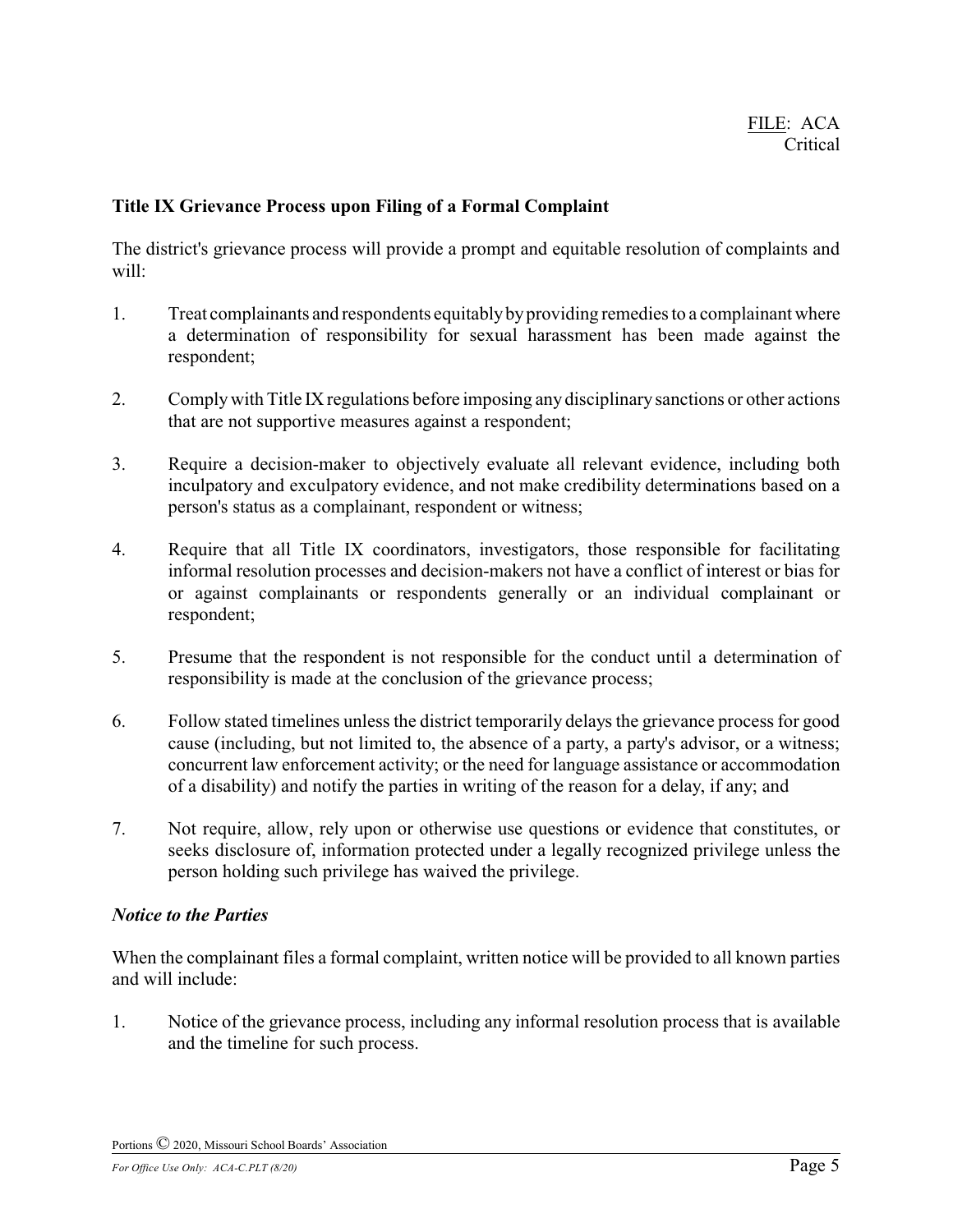- 2. Notice of the allegations of sexual harassment under Title IX made by the complainant with sufficient details known at the time and with sufficient time to allow the respondent to prepare before the initial interview. At a minimum, the details will include the identities of the parties involved in the incident, if known, the conduct and the date and location of the alleged incident if known.
- 3. A statement that the respondent is presumed not responsible for the conduct and that a determination of responsibility will be made at the conclusion of the grievance process.
- 4. A statement that parties may have an advisor of their choice, who may be an attorney.
- 5. A statement that the parties and their advisors will have an equal opportunity to inspect and review any evidence that is directly related to the allegations raised in the formal complaint, including evidence upon which the district does not intend to rely, so that each party can meaningfully respond to the evidence prior to conclusion of the investigation.
- 6. Notice of any provision in the district's discipline code that prohibits knowingly making a false statement or providing false information during the grievance process.

If in the course of the investigation of sexual harassment under Title IX the district decides to investigate allegations about the complainant or respondent that were not in the initial notice, notice of the additional allegations will be provided to all known parties.

# *Range of Possible Disciplinary Sanctions and Remedies*

The discipline of employees is addressed in Board policies, which are available on the district's website, and in Missouri law regarding public employees under contract. An appropriate disciplinary response for an employee found responsible for sexual harassment in this grievance process may include any suitable response available for the discipline of employees for any other violation of Board policy.

The discipline of students is addressed in the policies, regulations and procedures that establish the district's comprehensive code of student conduct, which is posted on the district's website.

Remedies may include the imposition upon a responsible respondent of any additional nondisciplinary measures appropriate to effecting a remedy for sexual harassment and may include such measures as no-contact requirements, scheduling adjustments, removal or exclusion from extracurricular activities, class reassignments, limits on future class registrations, restrictions on access to various spaces in the school buildings, reassignment of attendance, and similar measures fine-tuned to respond appropriately to the circumstances surrounding a successful complainant's right to access the district's education programs and activities.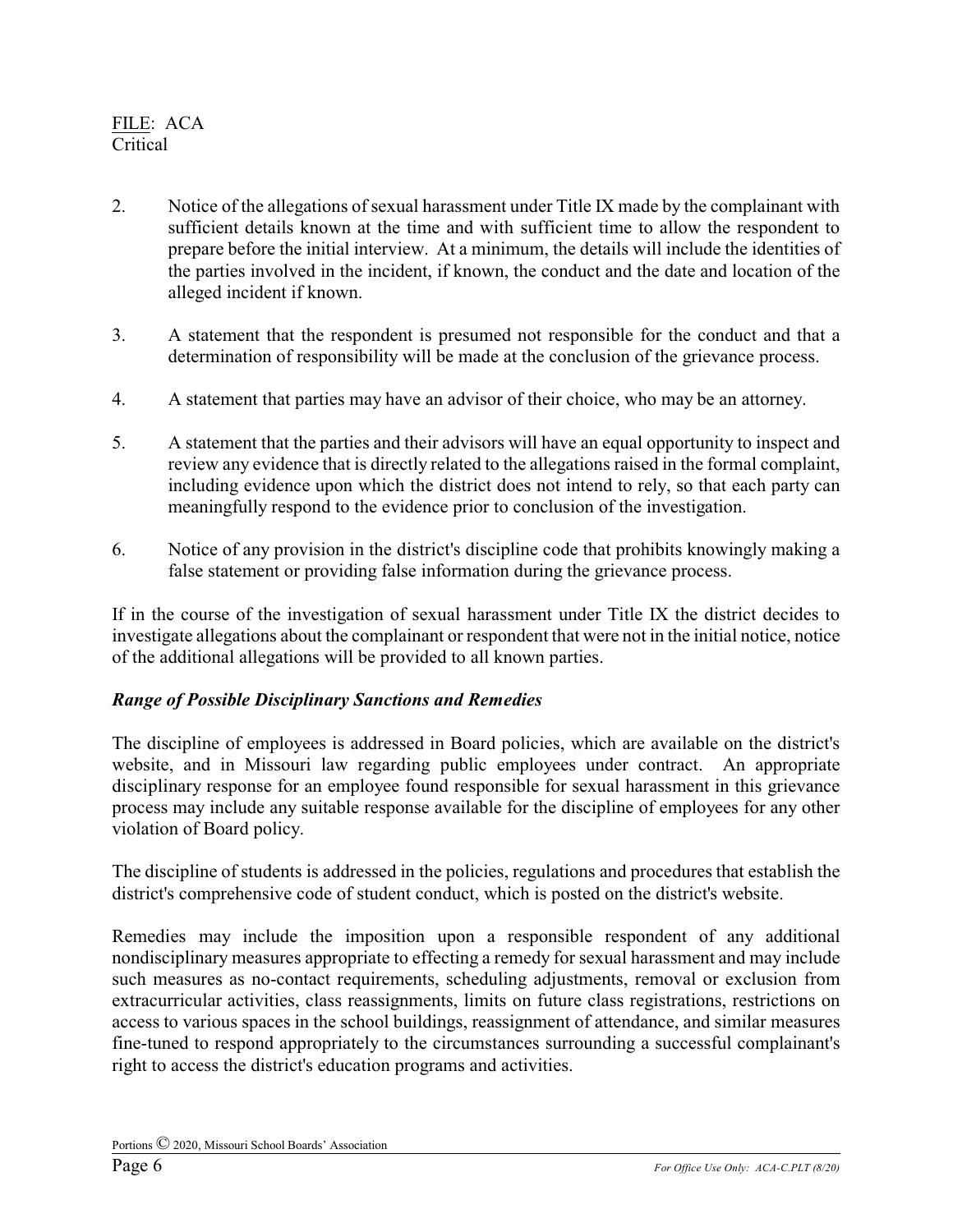### *Interim Action*

## **Emergency Removal**

The district may remove the respondent from the district's education programs and activities prior to the start or completion of the grievance procedure on an emergency basis provided that the district:

- 1. Performs an individualized safety and risk analysis;
- 2. Determines that an immediate threat to the physical health or safety of any student or other individual arising from the allegations of sexual harassment justifies removal; and
- 3. Provides the respondent with notice and an opportunity to challenge the decision immediately following the removal.

This provision may not be construed to modify any rights under federal disability laws.

### **Administrative Leave**

The district may place an employee respondent on administrative leave during the pendency of the grievance process in accordance with Board policy and law. This provision may not be construed to modify any rights under federal disability laws.

### *Investigating a Formal Complaint*

### **Consolidation**

Formal complaints maybe consolidated as to allegations of sexual harassment under Title IX against more than one respondent, or by more than one complainant against one or more respondents, or by one party against the other party, where the allegations of sexual harassment arise out of the same facts or circumstances.

### **Investigation Process and Scope**

After the formal complaint is filed, the investigator will provide an investigative report to the decision-maker. The investigation may be conducted by someone other than the Title IX coordinator. The investigator will gather evidence sufficient to reach a determination of responsibility or nonresponsibility and may not require the parties to do so.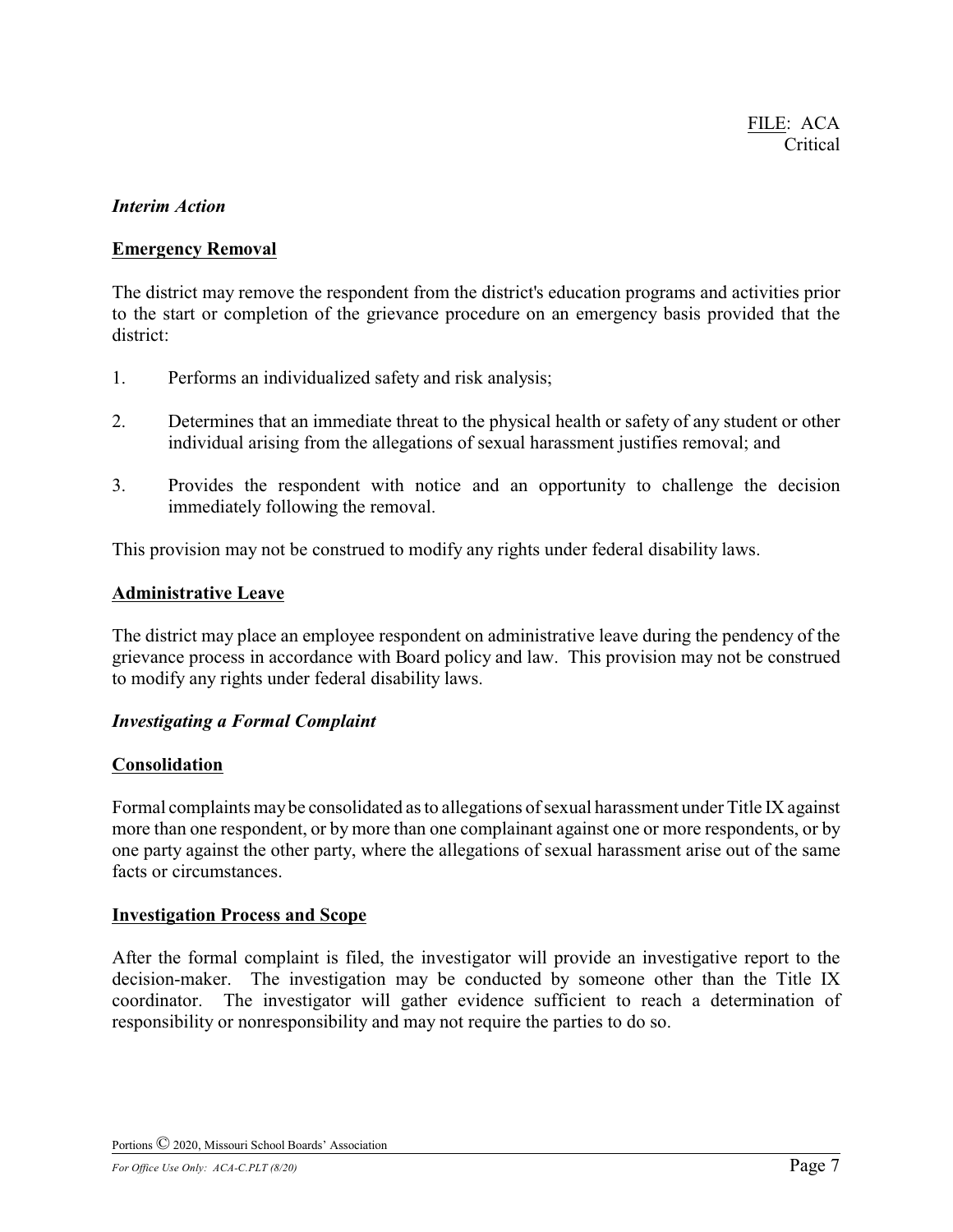During the investigation and the grievance process, the district will:

- 1. Provide equal opportunity to present witnesses, including fact and expert witnesses, and all evidence, including inculpatory and exculpatory evidence.
- 2. Not restrict the parties from discussing the allegations under investigation or gathering and presenting relevant evidence.
- 3. Provide the same opportunity for parties to have others, including an advisor of their choice, present during any grievance proceedings and related meetings, though the district may restrict the extent to which advisors may participate as long as the rules apply to both parties.
- 4. Provide written notice to parties who are invited or expected to participate of the date, time, location, participants and purpose of all hearings, investigative interviews or other meetings with sufficient time for the parties to prepare to participate.
- 5. Obtain written, voluntary consent before accessing records, such as medical records or counseling notes, that a physician, psychiatrist, psychologist or other recognized professional or paraprofessional made or maintained in connection with the provision of treatment to the party. If the party is at least 18 years old or is enrolled in postsecondary education, the party can sign on his or her own behalf. Otherwise, a parent/guardian must sign on the party's behalf.
- 6. Provide both parties an equal opportunity to inspect and review any evidence obtained as part of the investigation that is directly related to the allegations raised in a formal complaint, so that each party can meaningfully respond to the evidence prior to the conclusion of the investigation. This includes evidence upon which the district does not intend to rely in reaching a determination of responsibility and inculpatory or exculpatory evidence, whether obtained from a party or other source.
- 7. Send to each party and the party's advisor, if any, the evidence subject to inspection and review prior to completion of the investigative report and within 20 business days of the parties receiving notice of the formal complaint. The evidence may be sent in an electronic format or hard copy. The parties will be given at least ten business days, as required by law, to submit a written response, which the investigator will consider prior to the completion of the report.
- 8. Create an investigative report that fairly summarizes relevant evidence and send it in an electronic or hard copy format to each party and their advisors, if any, for their review and written response. The investigative report must be sent no later than ten business days prior to the time of determination of responsibility by the decision-maker, as required by law.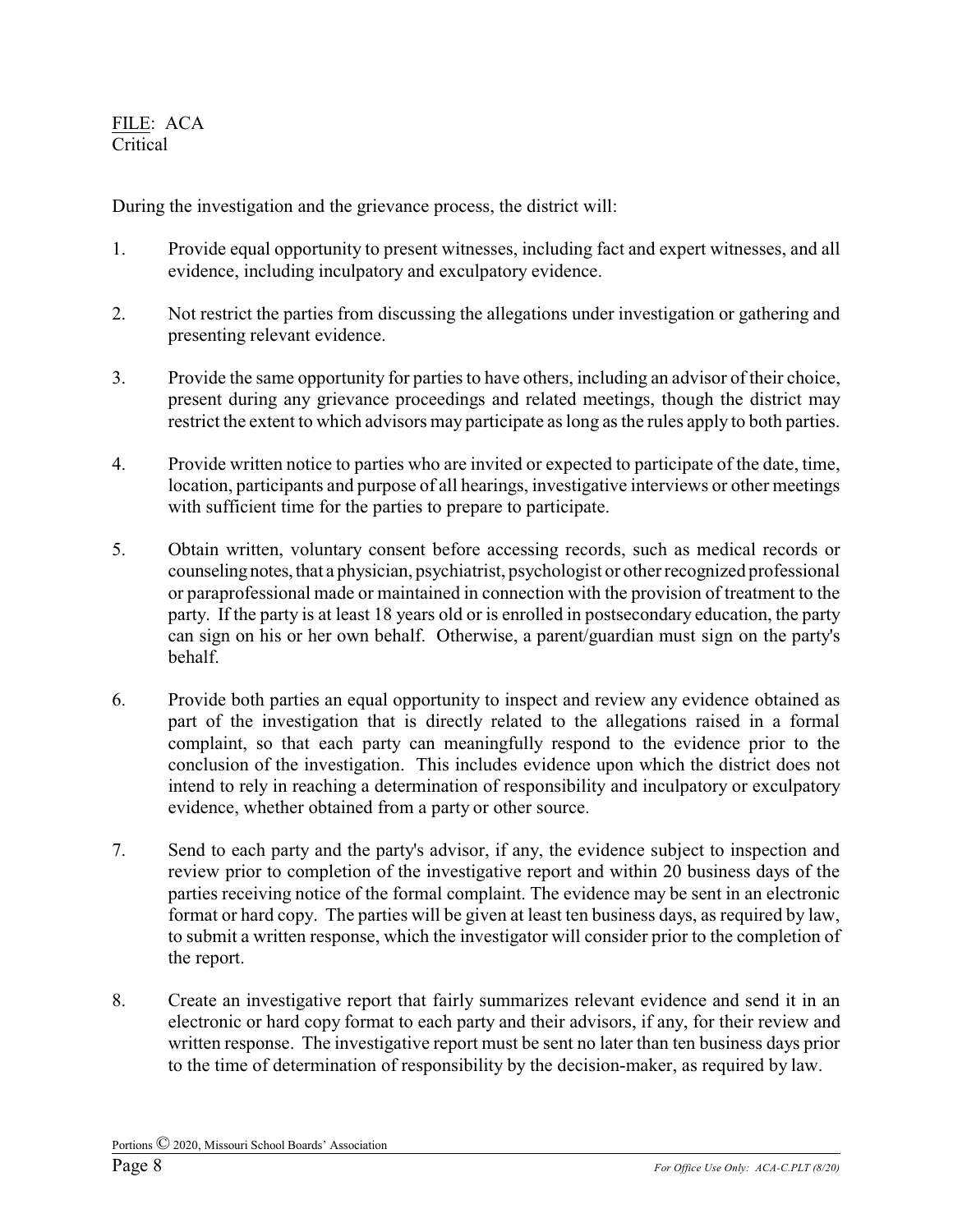## *Dismissal of the Formal Complaint*

If the district determines that the allegations, even if proved, would not constitute sexual harassment under Title IX as defined in this policy, did not occur in the district's education program or activity, or were not committed against a person in the United States, the formal complaint will be dismissed. The dismissal does not mean that a complaint cannot be made under another district policy or that any misbehavior will not be addressed under another policy or the district's code of conduct.

The district may dismiss a formal complaint or any allegations in a formal complaint at any time if:

- 1. The complainant notifies the Title IX coordinator in writing that the complainant would like to withdraw the formal complaint or any allegations in the formal complaint;
- 2. The respondent is no longer enrolled in or employed by the district; or
- 3. Specific circumstances prevent the district from gathering evidence sufficient to reach a determination of responsibility based on the merits of the formal complaint or allegations therein.

If the formal complaint is dismissed, the district will notify the parties simultaneously. A party may appeal the dismissal of a formal complaint by submitting a written notification of appeal to the Title IX coordinator within five business days of receiving the notice that the complaint was dismissed. If the Title IX coordinator or the investigator dismissed the complaint, the dismissal will be heard by the decision-maker. If the decision-maker dismissed the complaint, the dismissal will be heard by the appellate decision-maker. The appeal is limited to the following bases:

- 1. There was a procedural irregularity that affected the outcome.
- 2. There is new evidence that was not reasonably available at the time the dismissal was made that could affect the outcome of the matter.
- 3. The Title IX coordinator, investigator or decision-maker had a conflict of interest or bias for or against complainants or respondents generallyor an individual complainant or respondent that affected the outcome of the matter.

### *Time Consumed by the Investigation*

It serves all parties when investigations proceed diligently and conclude within a reasonable time, which may vary case by case. Not more frequently than every other week, any party may request the Title IX coordinator to obtain and provide the parties with a basic status report on the investigator's progress toward completion.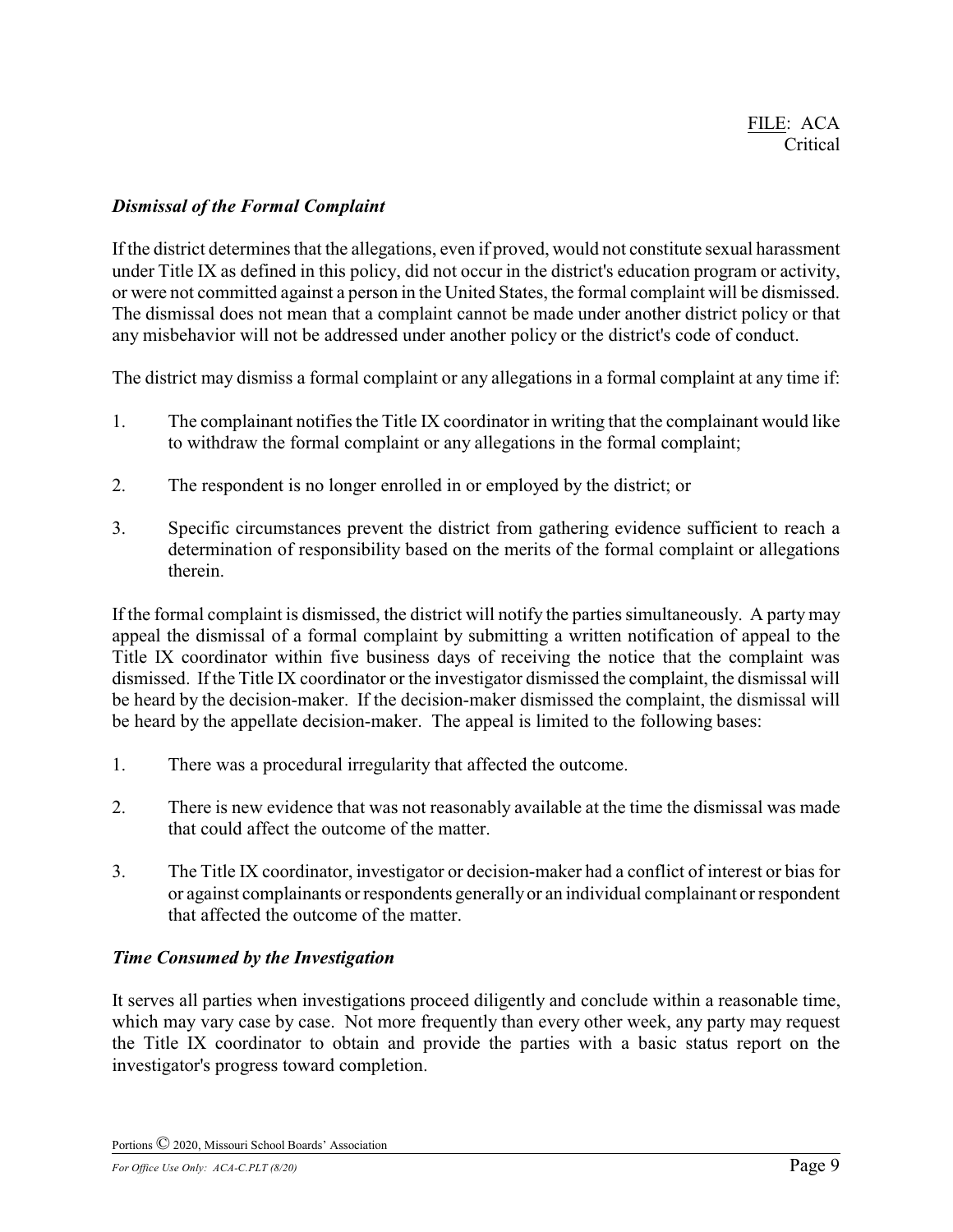# *Submission for a Determination of Responsibility and the Related Findings and Conclusions*

The Title IX coordinator will designate someone to serve as the decision-maker to determine whether the respondent is responsible for sexual harassment under Title IX. The designated person may be a district administrator, an attorney or another appropriate adult. The person designated cannot have been part of the investigation.

# *Procedures of the Decision-Maker and Party Questions and Answers*

After the parties receive the final investigative report, each party may submit to the decision-maker any written, relevant questions that the party wants asked of any party or witness. Each party will receive the answers to the questions and will be allowed time to submit limited follow-up questions. The decision-maker:

- 1. Will permit questions and evidence about the complainant's sexual predisposition or prior sexual behavior only if such questions and evidence are offered to prove that someone other than the respondent committed the conduct alleged by the complainant or if the questions and evidence concern specific incidents of the complainant's prior sexual behavior with respect to the respondent and are offered to prove consent.
- 2. May exclude a question that is not relevant. The party who submitted the question will receive an explanation as to why the question was judged not relevant.

# *Preponderance of the Evidence Standard*

The decision-maker may find the respondent is responsible for the alleged sexual harassment under Title IX only when the evidence provided more clearly and more probably favors the complainant's claim (preponderance of the evidence).

# *Decision-Maker's Findings and Resulting Remedies*

Within 20 business days after the closing of the questions period, including follow-up questions, the decision-maker will provide a written Title IX decision that includes:

- 1. The allegations potentially constituting sexual harassment under Title IX;
- 2. A description of the procedural steps taken from the receipt of the formal complaint through the determination, including any notifications to the parties, interviews with parties and witnesses, site visits and other methods used to gather other evidence and hearings held;
- 3. Findings of fact supporting the determination;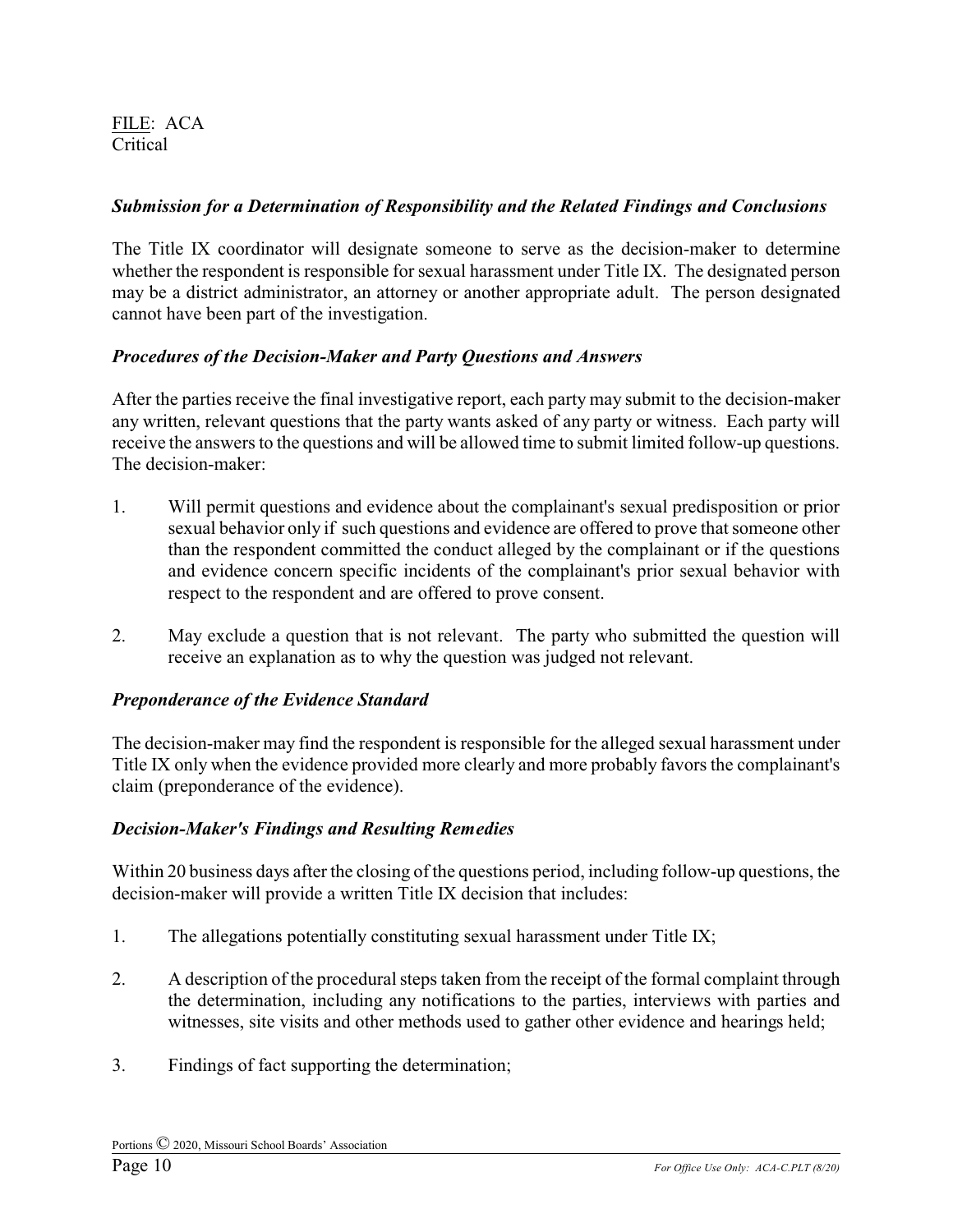- 4. Conclusions regarding the application of the facts to the district's code of conduct and, if the student code of conduct is implicated, a referral of a student respondent to district officials charged generally with the discipline of students pursuant to Missouri law;
- 5. A statement of and rationale for the result as to each allegation, including a determination of responsibility, any disciplinary actions recommended to the district to be imposed on the respondent, and whether remedies designed to restore or preserve equal access to the district's education program or activity will be provided to the complainant; and
- 6. The procedures and permissible bases for the complainant and respondent to appeal.

The written Title IX decision will be provided to the parties simultaneously, and a copy will be provided to the Title IX coordinator.

# *Finality of the Title IX Decision*

If an appeal is filed, the Title IX decision becomes final on the date that the district provides the parties with the written determination of the result of the appeal. If an appeal is not filed, the Title IX decision becomes final on the date on which an appeal would no longer be considered timely.

# *Disciplinary Matters and Implementation of Discipline and Remedies*

The Title IX coordinator is responsible for effective implementation of any remedies, including coordination with the district's disciplinary authorities. The complainant is not a party to the disciplinary procedures concerning a respondent. The administrator(s) responsible for discipline will base that discipline on the final Title IX decision, recommendations made by the decision-maker and any changes made as a result of an appeal.

# *Appeals of the Determinations of Responsibility in the Title IX Decision*

# **Initiating an Appeal of a Title IX Decision—Time, Contents and Assignment**

Either party may appeal the determination(s) of responsibility, the dismissal of a formal complaint or any allegation in a formal complaint by notifying the Title IX coordinator in writing within five business days of the parties receiving the written Title IX decision from the decision-maker. Appeals must be based on one or more of the following:

- 1. A procedural irregularity that affected the outcome of the matter.
- 2. New evidence that was not reasonably available at the time of the determination and that could affect the outcome of the matter.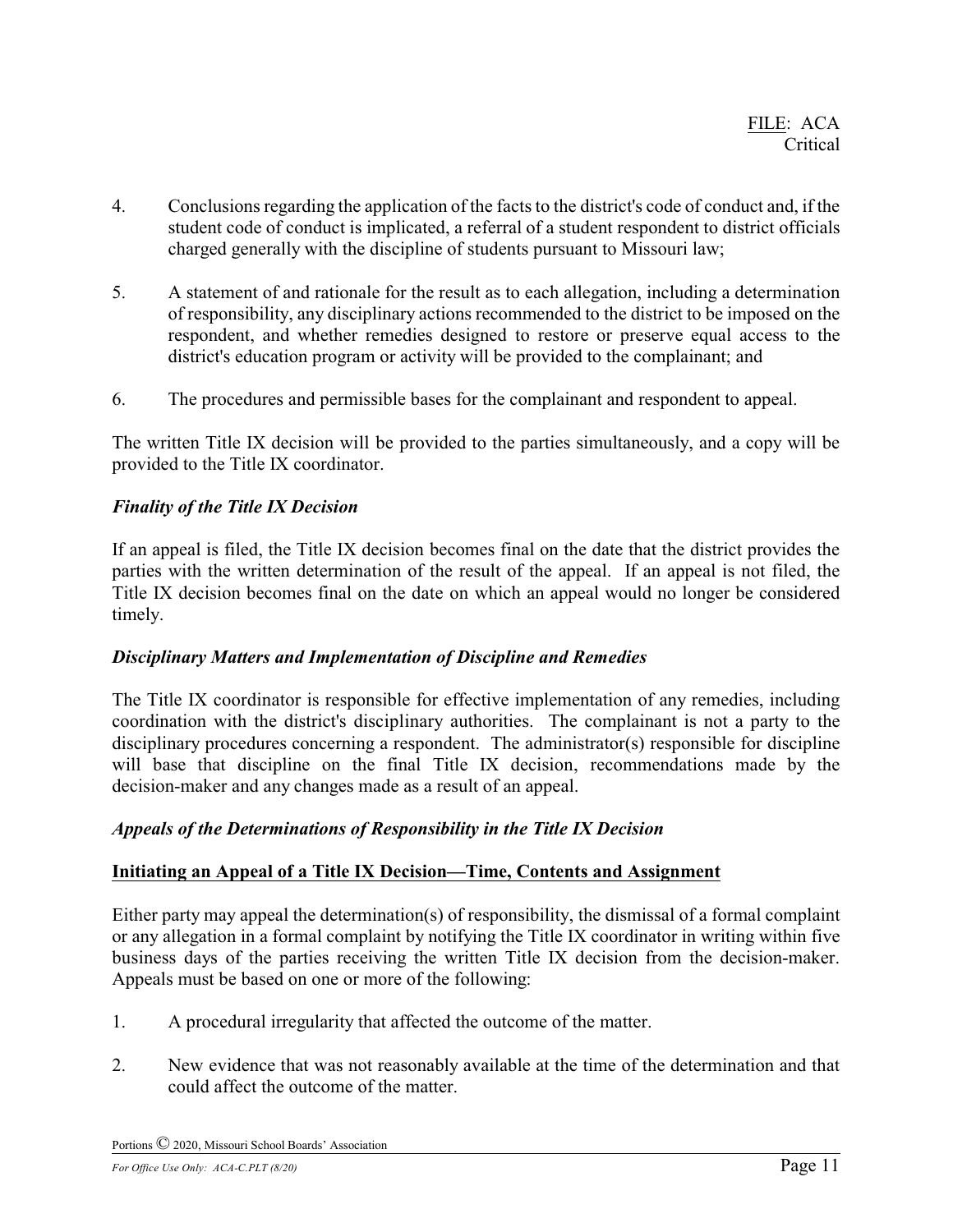3. The Title IX coordinator, investigator(s) or decision-maker(s) had a conflict of interest or bias for or against complainants or respondents generally or an individual complainant or respondent that affected the outcome of the matter.

The party who files the appeal will state the basis or bases for the appeal in writing. If there are multiple determinations of responsibility, the appeal should specify which ones are affected by the appeal. Appeals filed for any reason other than those listed above will not be heard.

If an appeal is filed, the Title IX coordinator will:

- 1. Assign the appeal to an appellate decision-maker who is not the same person as the initial decision-maker, the investigator or the Title IX coordinator.
- 2. Notify other parties in writing.
- 3. Implement the appeals process equally to all parties.
- 4. Give all parties the opportunity to submit a written statement in support of or challenging the outcome within five business days of receiving the notice of appeal.

Written statements and other written documents pertaining to the appeal will be shared with all parties.

### *Conduct of the Appeal*

The appellate decision-maker will review the findings of the initial decision-maker and review the written statements filed by the parties supporting or opposing the appeal. Within ten business days of the close of the period for parties to file their written statements supporting or opposing the appeal, the appellate decision-maker will issue a written decision describing the result of the appeal and the rationale for the result to all parties simultaneously. The appellate decision-maker may refer an appealed issue back to a prior point in the grievance process for correction.

### **Process for Informal Resolution of Formal Complaints**

After a formal complaint has been filed and at any time prior to reaching a determination of responsibility, the district may facilitate an informal resolution process, such as mediation, that does not involve a full investigation and adjudication. If a party requests the use of an informal resolution process, the district will provide the parties a written notice that:

1. Discloses the allegations and the requirements of the informal resolution process, including the circumstances under which it precludes the parties from resuming a formal complaint arising from the same allegations;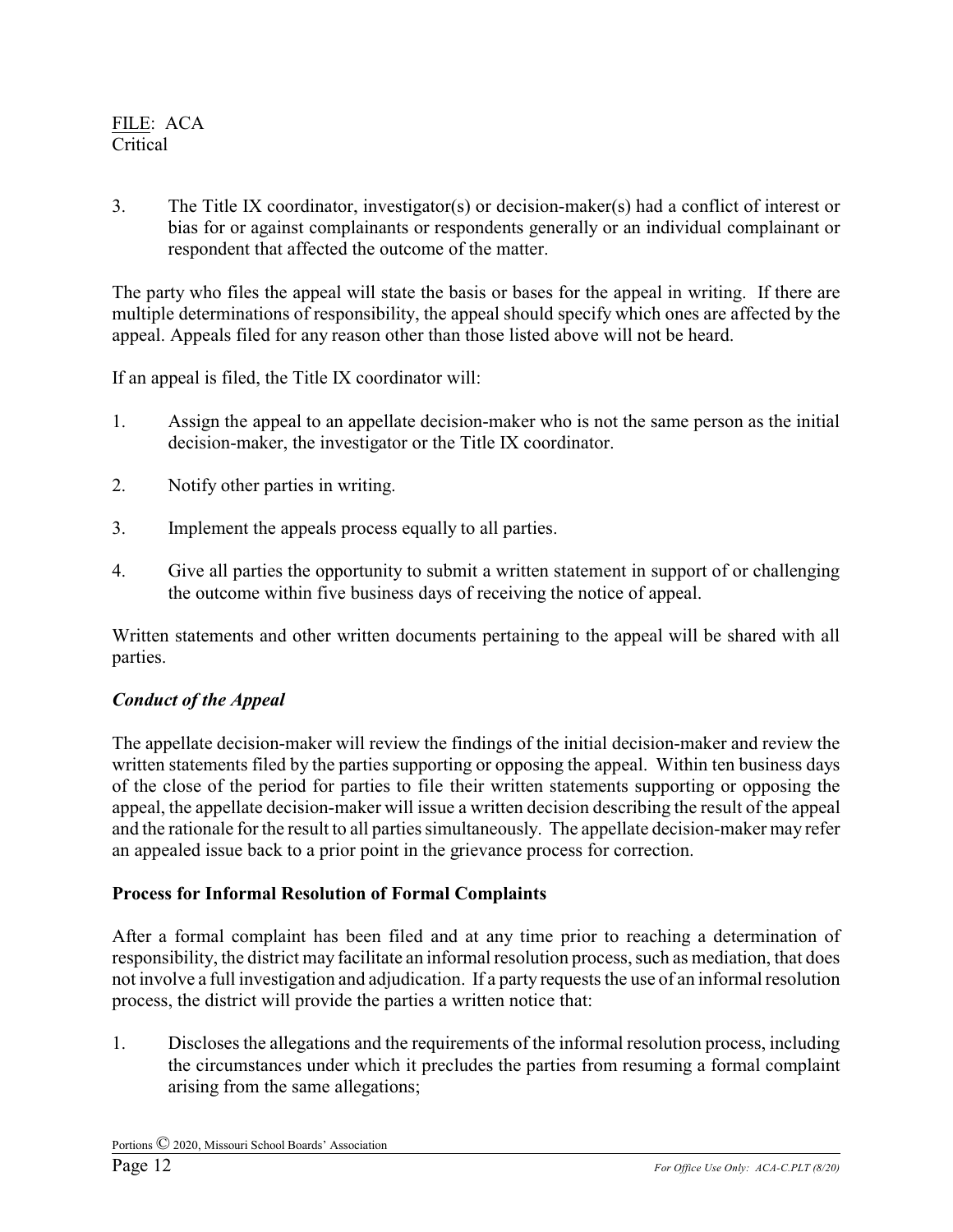- 2. Discloses that at any time prior to agreeing to a resolution, any party has the right to withdraw from the informal resolution process and resume the grievance process with respect to the formal complaint;
- 3. Discloses any consequences resulting from participating in the informal resolution process, including the records that, with voluntary written consent from the parties, will be maintained or could be shared; and
- 4. Obtains the parties' voluntary, written consent to the informal resolution process.

The informal resolution process may not be used to resolve allegations that an employee sexually harassed a student.

If the informal resolution process does not resolve the formal complaint within 30 business days after both parties consented to use the process, the Title IX coordinator will resume the grievance process unless both parties again consent to continue using the informal resolution process.

## **Training**

Title IX coordinators, investigators, decision-makers and any person designated to facilitate an informal resolution process, should the district offer one, will receive training on the following:

- 1. The definition of sexual harassment under Title IX as used in this policy.
- 2. The scope of the district's education programs and activities.
- 3. How to conduct the investigation and grievance process, including determination of responsibility for sexual harassment, appeals, and informal resolution processes, as applicable.
- 4. How to serve impartially, including by avoiding prejudgment of the facts at issue, conflicts of interest, and bias.
- 5. Issues of relevance necessary to create an investigative report that fairly summarizes the relevant evidence.
- 6. Issues of relevance of questions and evidence, including when questions and evidence about the complainant's sexual predisposition or prior sexual behavior are not relevant.

The district will not use training materials that rely on sex stereotypes. All training materials used bythe districtwill promote impartial investigations and adjudications of formal complaints of sexual harassment under Title IX. These training materials must be publicly available on the district's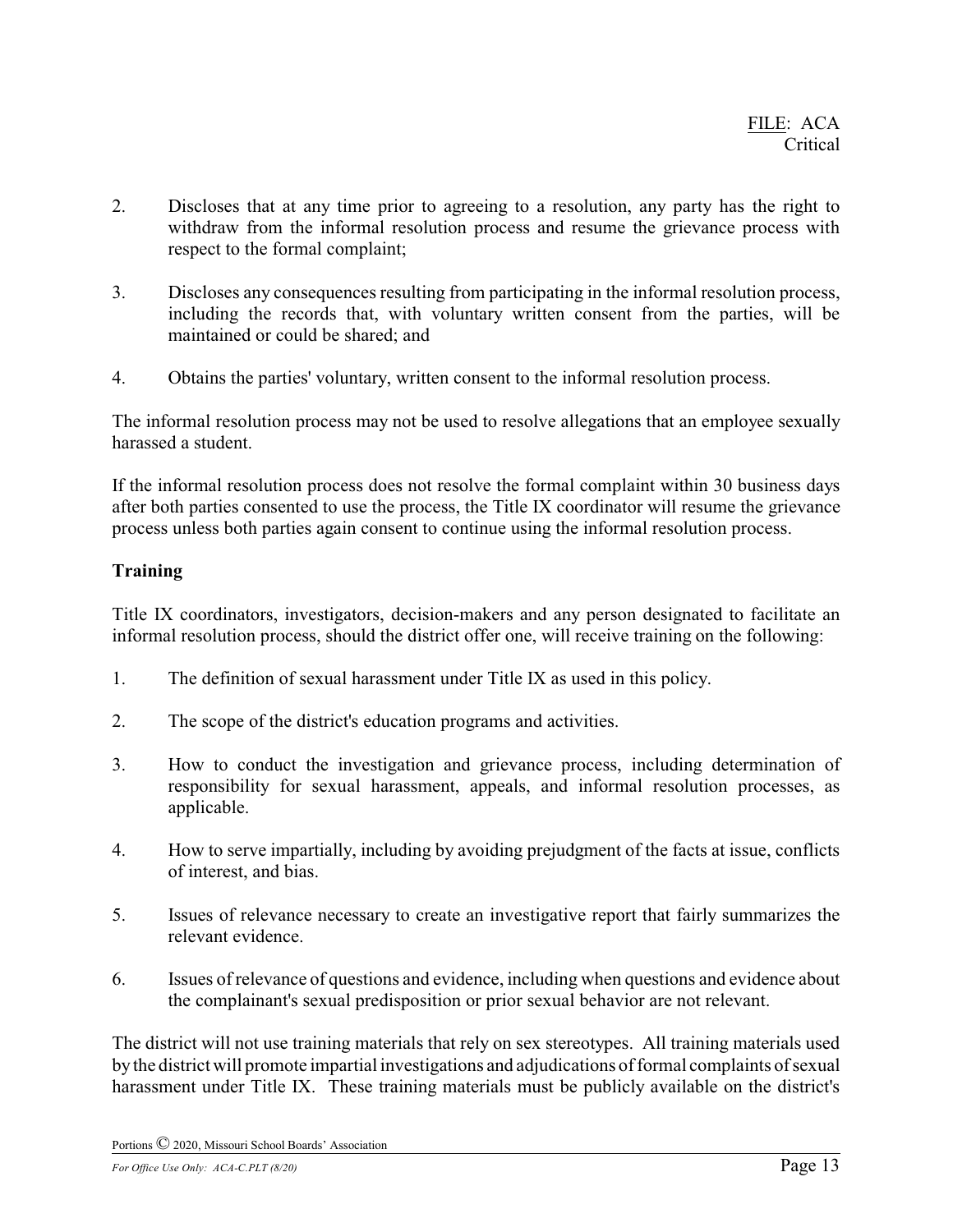website or, if the district does not maintain a website, the materials must be available upon request for inspection by members of the public.

# **Records**

The district will maintain the following records for seven years:

- 1. Records of each investigation of sexual harassment under Title IX, including any determination of responsibility, any disciplinary sanctions imposed on the respondent and any remedies provided to the complainant designed to restore or preserve equal access to the district's education program or activity;
- 2. Any appeal and the result therefrom;
- 3. Any informal resolution and the result therefrom;
- 4. All materials used to train Title IX coordinators, investigators, decision-makers and any person who facilitates an informal resolution process;
- 5. Documentation if the district did not provide a complainant with supportive measures and the reasons why such a response was not clearly unreasonable in light of the known circumstances; and
- 6. Records of any actions, including any supportive measures, taken in response to a report or formal complaint of sexual harassment under Title IX. These records must document the basis for the conclusion and that the district's response was not deliberately indifferent.

The district may add documentation of additional steps taken by the district that were not initially provided in conjunction with the initial complaint filed.

# **Confidentiality**

Except as required by law, as permitted by the FERPA statute or regulations or to carry out the purposes of Title IX, including the conduct of any investigation, hearing or judicial proceeding arising thereunder, the district will keep confidential the identity of any individual who has made a report or complaint of sex discrimination, including:

- 1. Any individual who has made a report or filed a formal complaint of sexual harassment under Title IX;
- 2. Any complainant;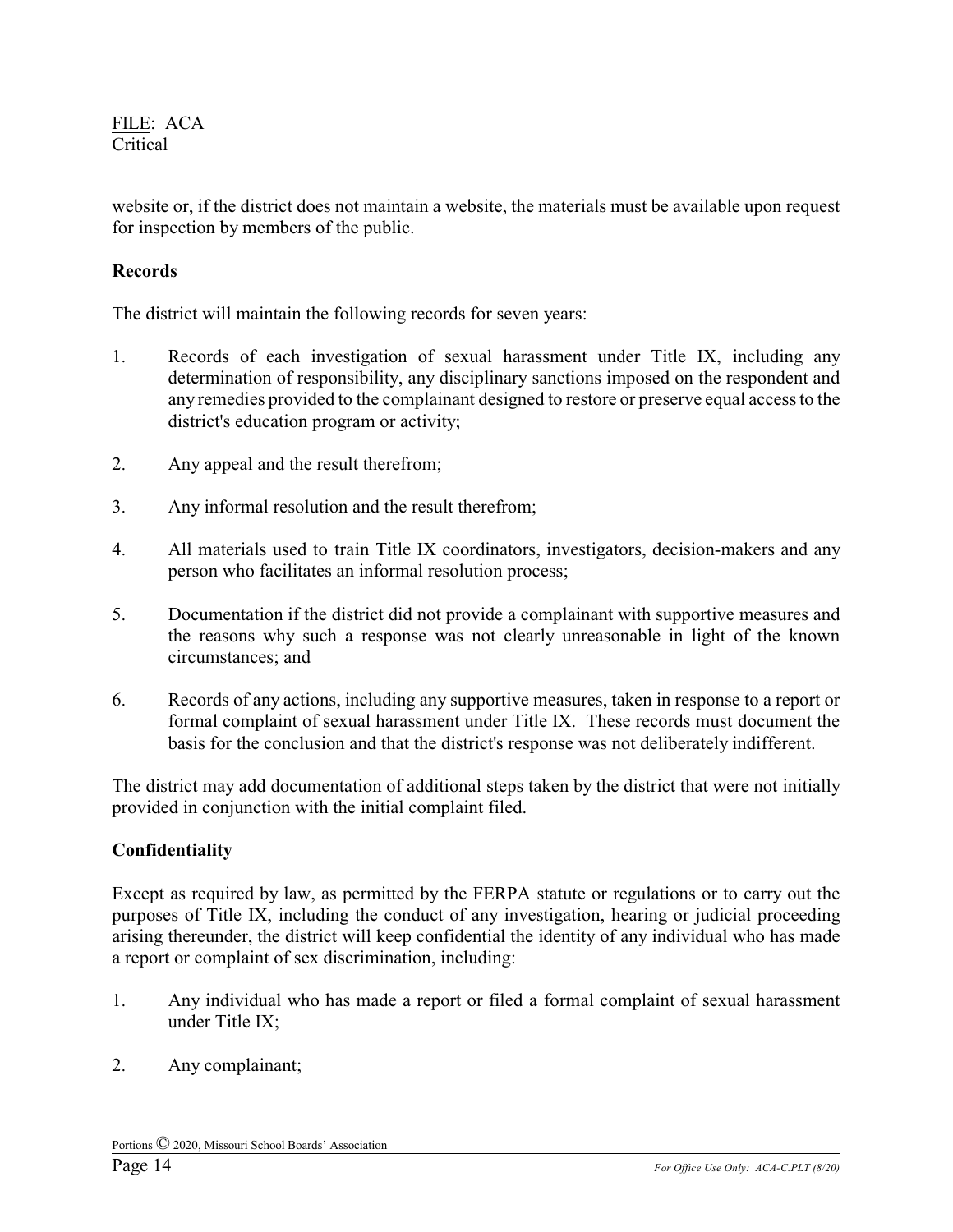- 3. Any individual who has been reported to be the perpetrator of sex discrimination;
- 4. Any respondent; and
- 5. Any witness.

The district must maintain as confidential any supportive measures provided to the complainant or respondent to the extent that maintaining such confidentiality would not impair the ability of the district to provide the supportive measures. The Title IX coordinator is responsible for coordinating the effective implementation of supportive measures.

### **Definitions Applicable to this Policy**

The following definitions are intended for use only for the purposes of this policy.

*Actual Knowledge* – Notice of sexual harassment under Title IX or notice of allegations of sexual harassment under Title IX to the district's Title IX coordinator or to any district official who has the authority to institute corrective measures on behalf of the district or to any employee of the district, except where the only district official or employee with actual knowledge is also the respondent.

*Business Day*s – Days on which the district's business offices are open.

*Complainant* – An individual who is alleged to be the victim of conduct that could constitute sexual harassment under Title IX. A Title IX coordinator who signs a formal complaint is not considered a complainant.

*Dating Violence* – Violence committed by a person who is or has been in a social relationship of a romantic or intimate nature with the victim. The existence of such a relationship shall be determined based on consideration of the length of the relationship, the type of relationship and the frequency of interaction between the persons involved in the relationship. Dating violence includes, but is not limited to, sexual or physical abuse or the threat of such abuse. Dating violence does not include acts covered under the definition of domestic violence.

*Determination of Responsibility* – A formal finding of a decision-maker on each allegation of sexual harassment contained in a formal complaint that the respondent did or did not engage in conduct constituting sexual harassment under Title IX based on a preponderance of the evidence.

*Domestic Violence* – Felony or misdemeanor crimes of violence committed by a current or former spouse or intimate partner of the victim by a person with whom the victim shares a child in common; by a person who is cohabitating with or has cohabitated with the victim as a spouse or intimate partner; by a person similarly situated to a spouse of the victim under the domestic or family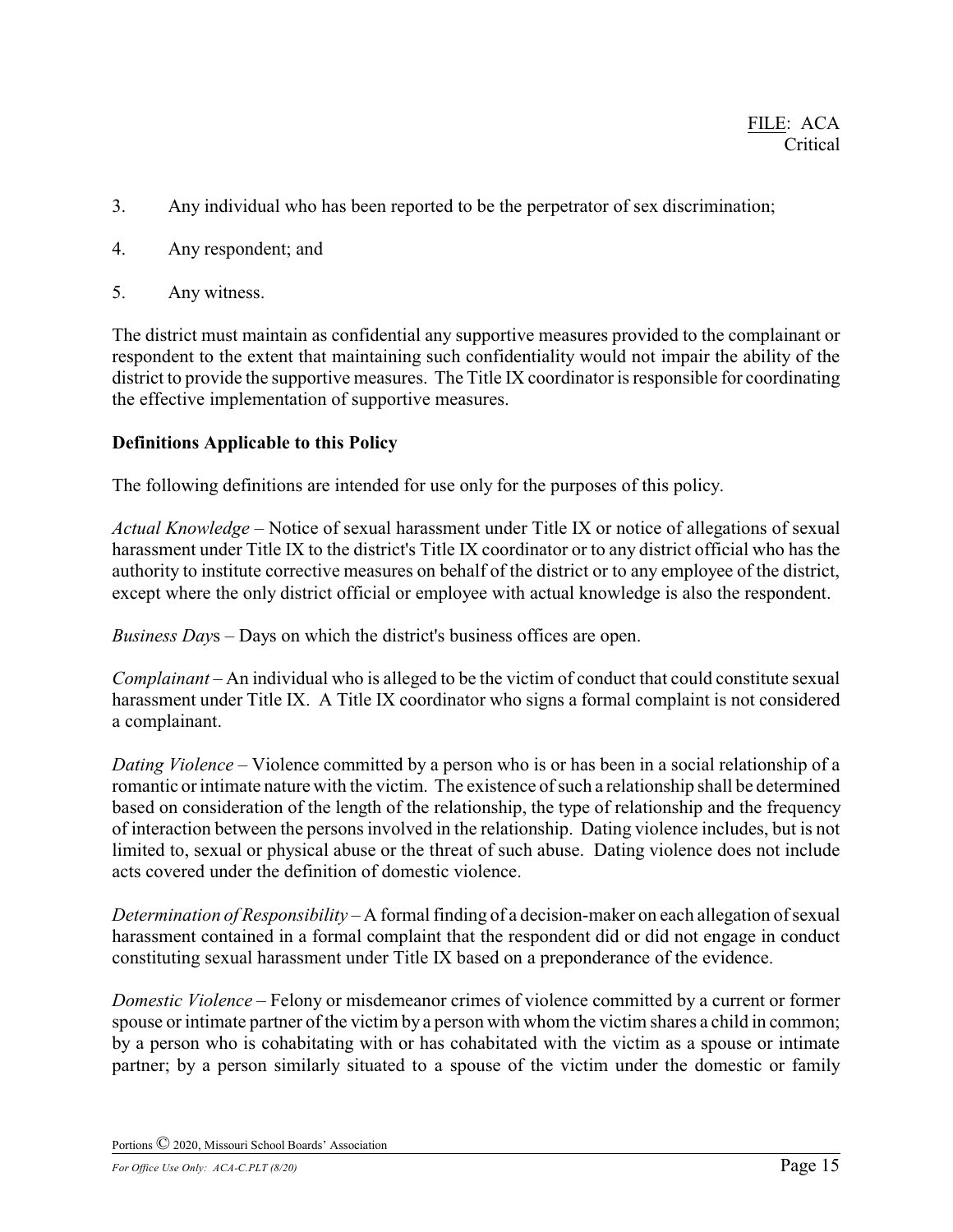violence laws of Missouri; or by any other person against an adult or youth victim who is protected from that person's acts under the domestic or family violence laws of Missouri.

*Education Program or Activity* – Any part of the district-sponsored instruction or employment in the district, including locations, events or circumstances over which the district exercised substantial control over both the respondent and the context in which the sexual harassment occurred.

*Formal Complaint* – A document or electronic submission filed by the complainant or signed by the Title IX coordinator alleging sexual harassment under Title IX against a respondent and requesting that the district investigate the allegations. When a complainant files a formal complaint, the document or electronic submission must have the complainant's physical or digital signature or otherwise indicate the complainant's identity. A formal complaint may be filed only by a complainant participating in or attempting to participate in the district's education programs or activities.

*Informal Resolution Process* – Alternative dispute resolution methods designed to resolve allegations of sexual harassment without completing the formal complaint process. The purpose of the process is to restore or preserve equal access to the district's education programs or activities for all parties. Such a process may be offered by the Title IX coordinator after a formal complaint has been filed and after consultation with the district's attorney as to whether an informal resolution process will be sufficient to meet the district's Title IX obligations.

*Investigative Report* – The report of the investigator of a formal complaint.

*Party/Parties* – Complainant(s) and respondent(s).

*Remedies* – Upon a final determination of responsibility, remedies are actions taken to restore or preserve equal access to the district's education programs or activities. These may include continued or new supportive measures but may also include imposition of more burdensome requirements, limitations and conditions upon the respondent, as well as disciplinary referral of the respondent, including suspension, termination or expulsion.

*Report* – Information provided by a complainant or any other person to the Title IX coordinator when that information indicates, suggests or alleges misconduct. This includes the intake information obtained by the Title IX coordinator prior to the filing of a formal complaint.

*Respondent* – An individual who has been reported to be the perpetrator of conduct that could constitute sexual harassment under Title IX.

*Sexual Assault* – This includes all behaviors constituting forcible or nonforcible sexual offenses within the scope of the Federal Bureau of Investigation's national uniform criminal incident reporting system. At present these classifications include any sexual act directed against another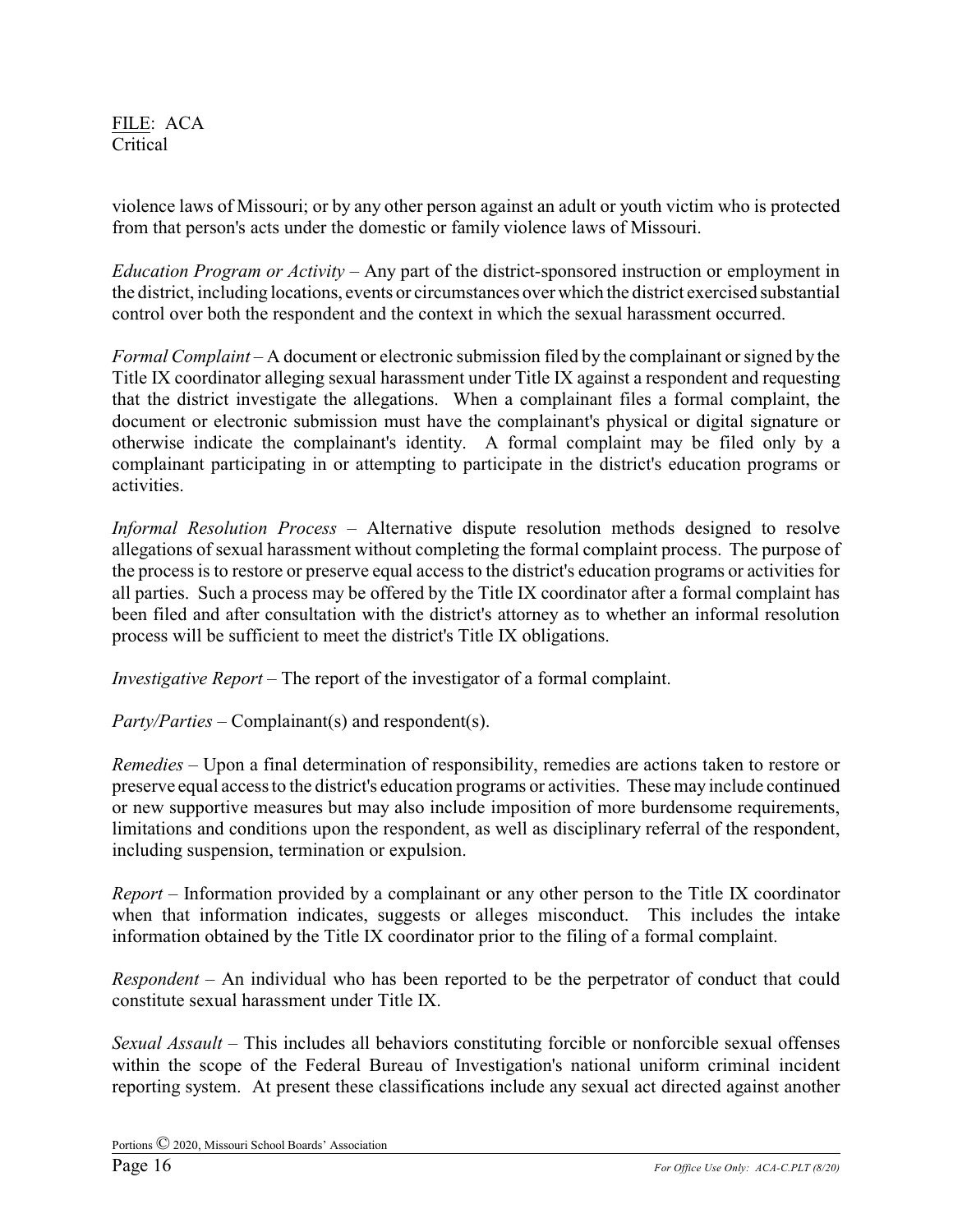person without the consent of the victim, including instances where the victim is incapable of consent. Sexual assault specifically includes:

- 1. *Rape* (Except Statutory Rape) The carnal knowledge of a person, without the consent of the victim, including instances where the victim is incapable of giving consent because of his or her age or because of his or her temporary or permanent mental or physical incapacity.
- 2. *Sodomy* Oral or anal sexual intercourse with another person, without the consent of the victim, including instances where the victim is incapable of giving consent because of his or her age or because of his or her temporary or permanent mental or physical incapacity.
- 3. *Sexual Assault with an Object* To use an object or instrument to unlawfully penetrate, however slightly, the genital or anal opening of the body of another person, without the consent of the victim, including instances where the victim is incapable of giving consent because of his or her age or because of his or her temporary or permanent mental or physical incapacity.
- 4. *Fondling* The touching of the private body parts of another person for the purpose of sexual gratification without the consent of the victim, including instances where the victim is incapable of giving consent because of his or her age or because of his or her temporary or permanent mental or physical incapacity.
- 5. *Incest* Nonforcible sexual intercourse between persons who are related to each other within the degrees wherein marriage is prohibited by Missouri law.
- 6. *Statutory Rape* Nonforcible sexual intercourse with a person who is under the statutory age of consent pursuant to Missouri law.

*Stalking* – Engaging in a course of conduct directed at a specific person that would cause a reasonable person to fear for his or her safety or the safety of others or suffer substantial emotional distress.

*Supportive Measures* – Nondisciplinary, nonpunitive individualized services offered as appropriate, as reasonably available, and without fee or charge to the complainant or the respondent before or after the filing of a formal complaint or where no formal complaint has been filed. Such measures are designed to restore or preserve equal access to the district's education programs or activities without unreasonably burdening the other party, including measures designed to protect the safety of all parties or the district's educational environment or deter sexual harassment. Supportive measures may include counseling, extensions of deadlines or other course-related adjustments, modifications of work or class schedules, safety escort services, mutual restrictions on contact between the parties, changes in work locations, leaves of absence, increased security and monitoring of certain areas of the campus, and other similar measures.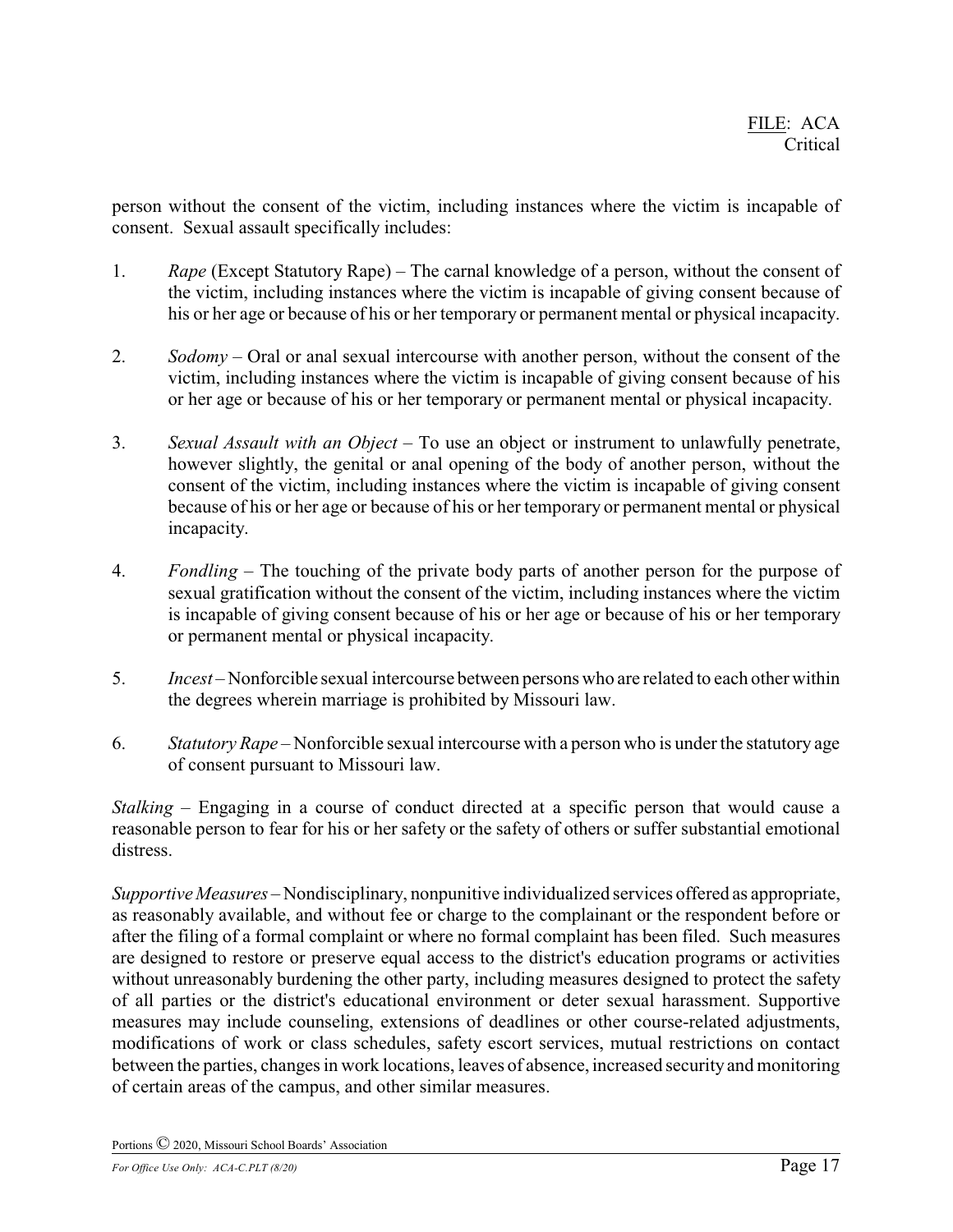*Title IX Decision* – The comprehensive decisional document of the independent decision-maker concluding the Grievance Process, as may be amended or affected by the results of an appeal.

*Voluntary Consent* – Consent given freely and without coercion.

\* \* \* \* \* \* \*

*Note: The reader is encouraged to check the index located at the beginning of this section for other pertinent policies and to review administrative procedures and/or forms for related information.*

Adopted: 09/17/2020

Cross Refs: GBCB, Staff Conduct GBCC, Staff Use of Communication Devices GBH, Staff/Student Relations GBL, Personnel Records GBLB, References GCPD, Suspension of Professional Staff Members GCPE, Termination of Professional Staff Members GDPD, Suspension of Support Staff Members GDPE, Nonrenewal and Termination of Support Staff Members IGD, District-Sponsored Extracurricular Activities and Groups IICC, School Volunteers JFCF, Bullying JFCG, Hazing JG, Student Discipline JHG, Reporting and Investigating Child Abuse and Neglect KL, Public Concerns and Complaints KLA, Concerns and Complaints Regarding Federal Programs Legal Refs: §§ 105.255, 160.261, 162.068, 167.161, .171, 213.010 - .137, 290.400 - .450, RSMo. Title IX of the Education Amendments of 1972, 20 U.S.C. § 1681 34 C.F.R. Part 106 *Bostock v. Clayton County, Georgia,* 590 U.S.\_\_\_\_, 140 S.Ct. 1731 (2020) *Obergefell v. Hodges,* 576 U.S. 644 (2015) *Davis v. Monroe County Bd. of Educ.,* 526 U.S. 629 (1999) *Faragher v. City of Boca Raton,* 524 U.S. 775 (1998) *Burlington Indust. v. Ellerth,* 524 U.S. 742 (1998)